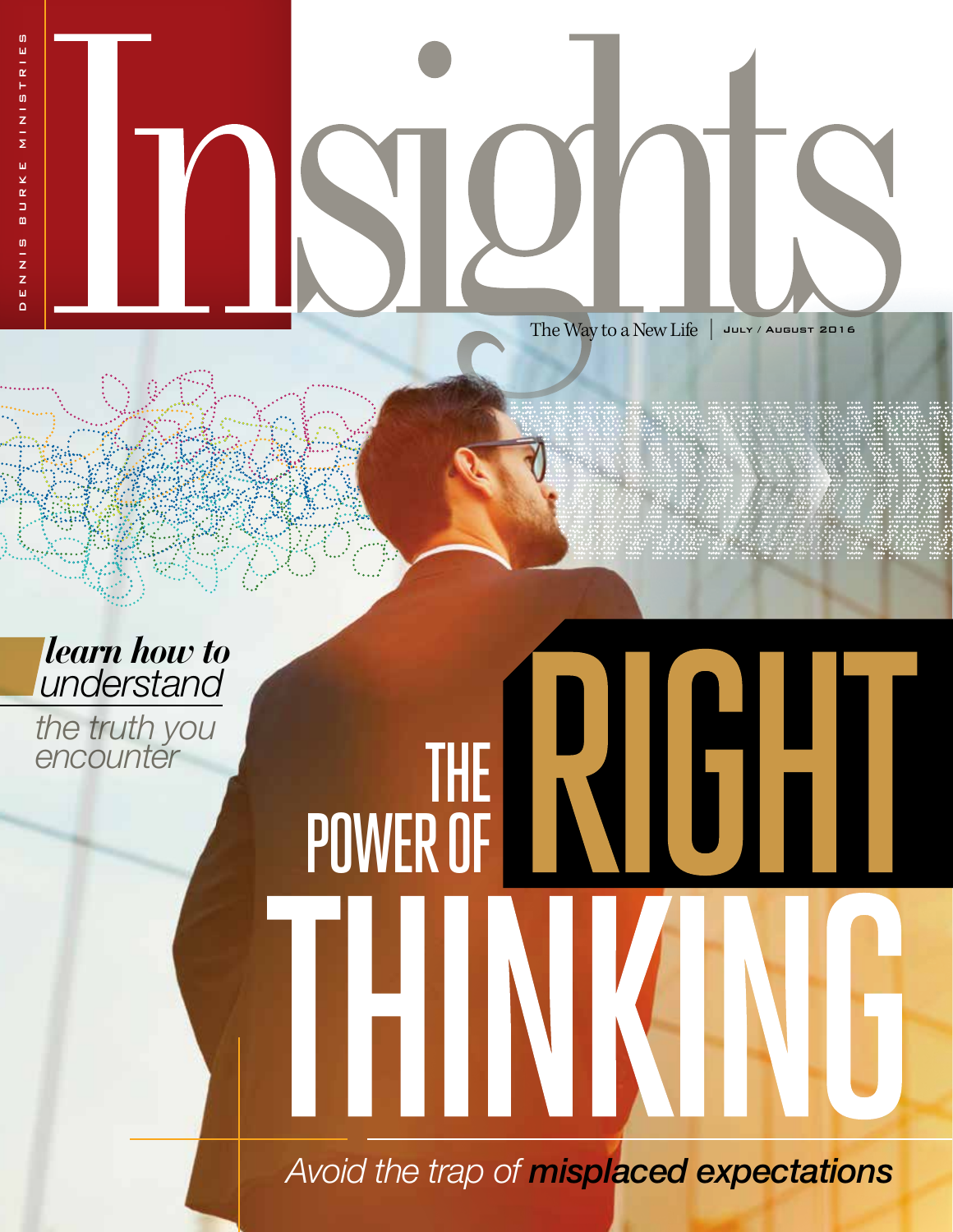#### Typically, we don't see things as they are, but more

as we are. Everything we see and hear passes through the filter of our personal perspective and point of view. There is nothing wrong with this, and it is common to us all. However, it becomes a problem when we let our fears and failures dominate our thinking. To hear but fail to understand and to look but fail to truly see are all-too-common experiences, even among believers. The mind that is governed by wrong perspectives will not understand the intent of the truth it encounters.

# THE POWER OF RIGHT

The Christian life is all about changing our perspective to see and think in harmony with God's Word and *His*  point of view. If we are unable or unwilling to change the way we think, we will never really be able to change the way we live. If our thoughts are negative, resentful, or bitter, we will find these characteristics in abundance in our lives.

It is the work of the Holy Spirit to help us be transformed in our minds. Notice what the

#### apostle Paul says in Romans 12:2 (*AMPC*):

Do not be conformed to this world (this age), [fashioned after and adapted to its external, superficial customs], but be transformed (changed) by the [entire] renewal of your mind [by its new ideals and its new attitude], so that you may prove [for yourselves] what is the good and acceptable and

perfect will of God, even the thing which is good and acceptable and perfect [in His sight for you].

 I also love the way the *Phillips* paraphrase reads:

> Don't let the world around you squeeze you into its own mold, but let God re-mold your minds from within....

Notice Paul says that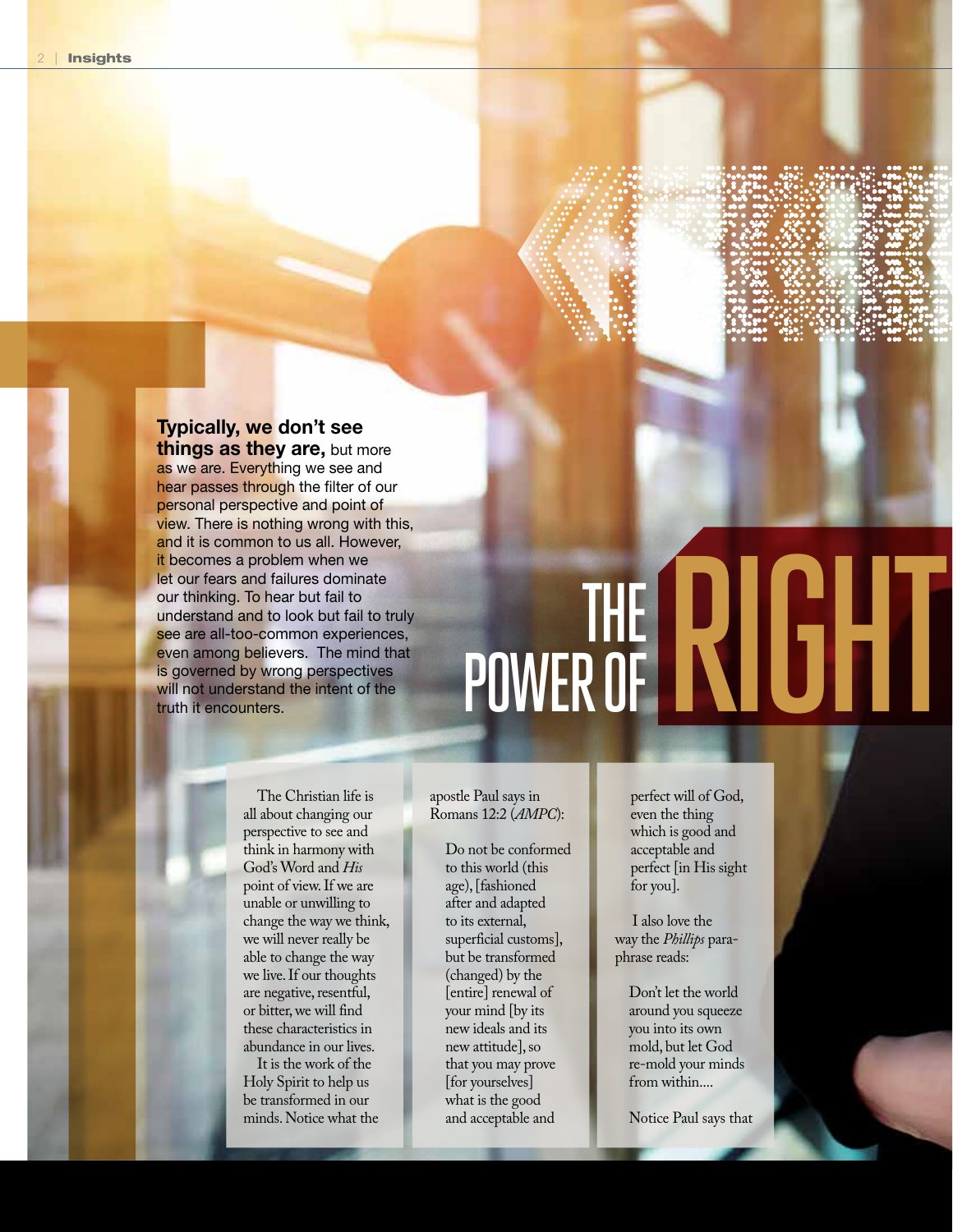# RIGHTTHINKING by Dr. Dennis Burke

TO HEAR BUT FAIL TO UNDERSTAND AND TO LOOK BUT FAIL TO TRULY SEE ARE ALL-TOO **COMMON** EXPERIENCES

the way change comes is by *renewing our minds*—in other words, by changing the way we think. When we change the way we think, we can change the way we *live*. It all starts in the mind — the soil of the soul.

Narrow thinking will always lead to a narrow life. God has provided everything for us to have a free, wonderful, and abundant life. But before we will have a life like that,we must have a *mind* like that.

One of the biggest hindrances to the free and abundant life God intends for us to live is in the way we allow our thoughts to be interpreted for us. Our enemy, the devil, continually tries to plant misleading thoughts and misperceptions in our minds, all designed to lead us to wrong conclusions.

In my travels, I have often needed a translator someone who knows the local language and can communicate to me what others say and also tell them what I say. Everything said and

everything heard goes through the translator. If it is lost in translation, true communication is lost.

One of the devil's tricks is to work at causing things to be lost in translation. He will misstate or add his commentary in our thoughts to what is being said or to what we are seeing, trying to distort everything we hear

#### E**›**BOOK NOW AVAILABLE



Through Dr. Burke's new book, learn to unlock your personal mission and access God's bountiful grace to rise to the occasion.

#### \$14.99 B26 book \$12.99 e-book

1-800-742-4050

DennisBurkeMinistries.org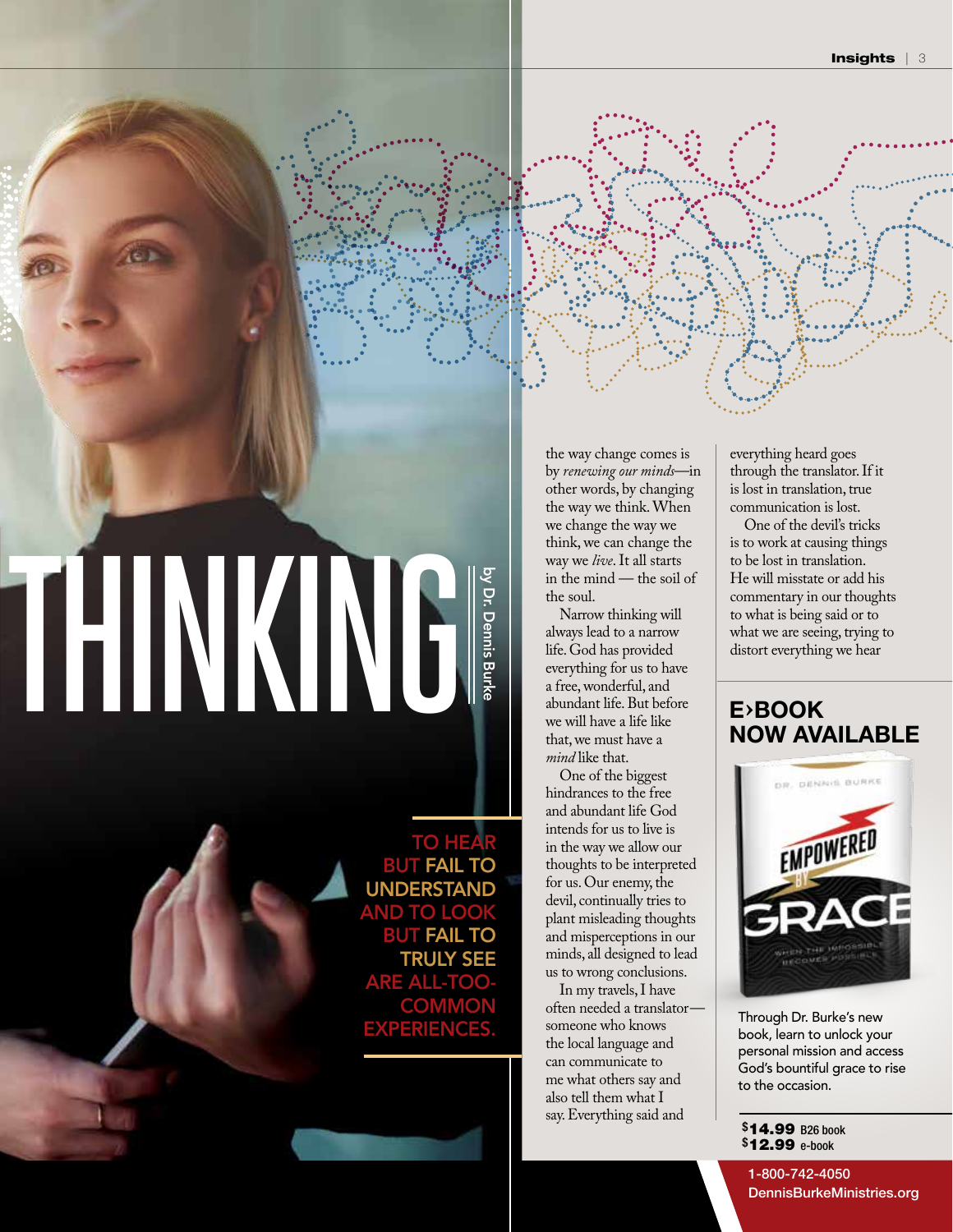### **Attacks** don't come because of our HISTORY.

## They come to steal our DESTINY!



*Standing in the Place of Grace* by Dr. Dennis Burke 4 CD series \$24 CD87



*The Satisfied Life* by Dennis Burke<br><sub>book</sub> \$**1499** <sub>B24</sub>



1-800-742-4050 DennisBurkeMinistries.org

and perceive until our conclusions line up with his evil agenda.

Here are some of the ways this happens:

- In the Garden of Eden, he misstated to Eve what God had said to Adam and, as a result, Eve was deceived into disobeying God's command.
- In the wilderness, the devil misstated the intent of Scripture to Jesus, unsuccessfully tempting Him to act contrary to the Father's plan.
- Satan will misinterpret God's Word to us, trying to use the Word of God to condemn us, discourage us or cause us to disobey what the Lord has told us to do.
- Satan will even misstate words that were spoken to us by friends or loved ones in an effort to drive a wedge of strife and division into our relationships.
- The enemy uses these tactics to sow the seeds of discontent, discouragement, and disbelief.
- He turns promises into questions: Has God said….?
- He turns a person's wellintentioned comments into what feels or sounds like an attack.
- He turns a person's actions to build up or value another into the perception of an insincere gesture.

Each of these strategies are designed to derail our confidence in God and in people. That's why we must always remember that these attacks don't come because of our *HISTORY* — they come to steal our *DESTINY***!**

How many family relationships have been devastated by misunderstandings of things said or the intent of a person's actions? How many times have sincere believers been talked out of believing God's promise by not hearing clearly or entirely what He was saying to them?

Several years ago, I saw firsthand how this can happen. Vikki was working as a volunteer

during elections, putting in long hours for the days of early elections. I wanted to do something for her and decided I would drop by some flowers that she could enjoy at her desk. When I arrived, I asked one of the other people there to take the flowers into her and tell her that they were from her husband. Oh, she was surprised and delighted!

While some of the people around Vikki were admiring the flowers, one man working with them weighed in with his opinion. "You know what that means when your husband brings flowers to your work, don't you? It means he's having an affair."

*What an awful thing to say.* Of course, Vikki knew that wasn't at all the reason I brought her flowers that day. I brought them express my love and to brighten her day. But those words are the kinds of seeds that the enemy loves to plant in someone's mind so they can grow into a devastating harvest.

 The battlefield is in the thought life. Let the Holy Spirit help you filter out thoughts, intent, and seeds of deceit. Filling yourself with the right kind of thoughts will bring you into the right kind of life.

Paul's final admonition to the church in Philippi (Philippians 4:8, *Mirror Translation*) is such a powerful instruction for planting the right seed into the soil of your soul. On this subject of right thinking, it provides the perfect conclusion:

Now let this be your conclusive reasoning: consider that which is true about everyone as evidenced in Christ. Live overwhelmed by God's opinion of you! Acquaint yourselves with the revelation of righteousness; realize God's likeness in us. Make it your business to declare mankind's redeemed innocence. Think friendship. Discover how famous everyone is in the light of the gospel; mankind is in God's limelight! Ponder how elevated you are in Christ. Study stories that celebrate life.

\*Unless otherwise indicated, scripture references are taken from the *New King James* version.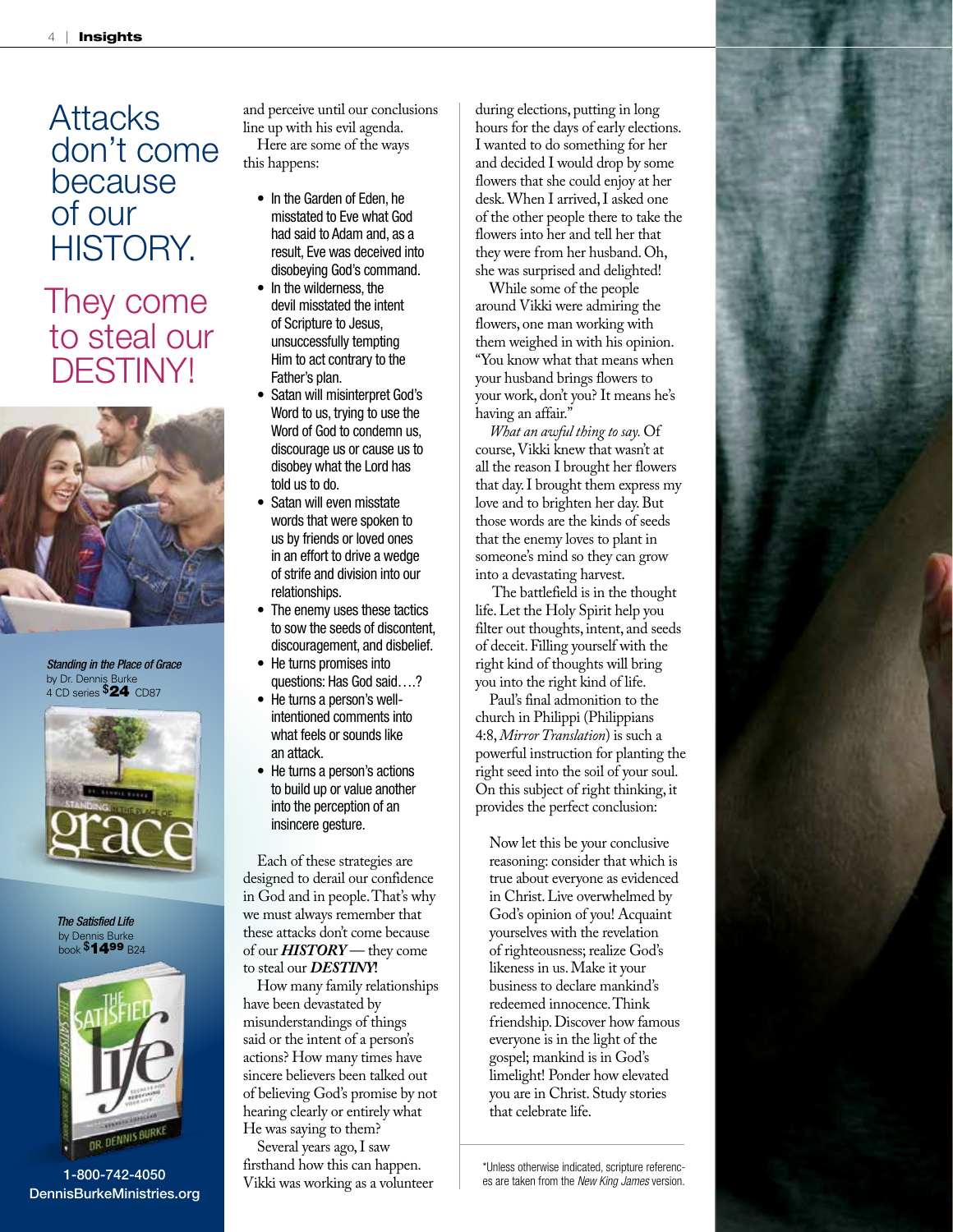**BY VIKK BURKE** 

**understood how fickle and easily swayed human beings can be. He knew that they may believe in you one moment and oppose you the next.** 

**Jesus knew all human beings have disappointing character flaws so He didn't count on them; instead, He put His complete trust in God. But don't misunderstand—just because He didn't trust in people doesn't mean He was cynical toward them. Jesus was completely impartial, loving, merciful, and forgiving toward everyone. He just knew better than to rely on them.** Power Power

> **Jesus wants to have an intimate relationship with everyone, but He can't force anyone into a close relationship. Each of us chooses how close of a relationship we want to have with Jesus.**

**Because Jesus knew where to put His confidence, fairweather followers and doubleminded disciples weren't able to trample on His heart. He realized that when times got** 

1 John 2:25

## *OF MISPLACED EXPECTATIONS*

*the*

Cripping House

Have you noticed that Jesus never allowed people's actions to affect Him—even when they mistreated Him, misunderstood Him, or accused Him? If modern-day believers were mistreated to the degree society abused Jesus, many would fall by the wayside, never to be seen again.

**Jesus was able to remain unmoved by people's mistreatment because "…he knew what people were really like. No one needed to tell him about human nature."1 Jesus**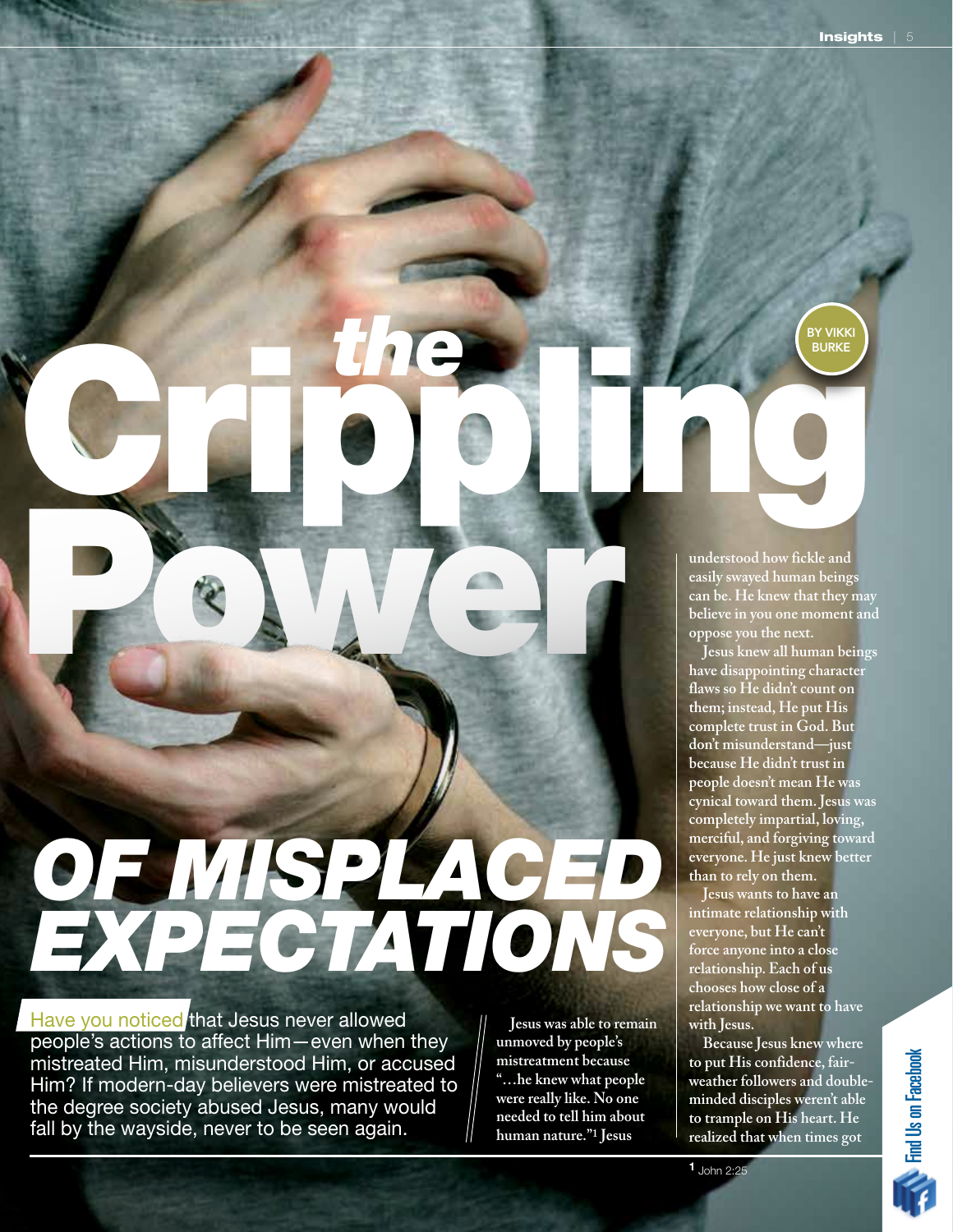WHEN WE EXPECT PEOPLE TO ACT OR RESPOND IN A PARTICULAR MANNER, WE SET OURSELVES UP FOR REPEATED DISAPPOINTMENT.

tough, some followers would hit the road, so He didn't expect anything from them.

When we expect people to act or respond in a particular manner, we set ourselves up for repeated disappointment—and when disappointments accumulate, they can lead to hopelessness and a grievous heart. Proverbs 13:12 says, "Hope deferred has made our hearts sick." Unfulfilled expectations can cause a person to get burned out and lose hope. These false expectations can become crippling.

Naaman, a commander in the Syrian army, is an example from Scripture of misplaced expectations. Naaman suffered from leprosy. A servant in his household was certain that if he'd go see the prophet Elisha, he would be healed. But when Naaman arrived at the prophet's house, Elisha sent a servant telling Naaman to dip in the Jordan River seven times and he'd be cleansed.

WHEN DISAPPOINTMENTS ACCUMULATE,

**ACCUMUI** 

**NHE** 

HEN DISAPPOINTMENTS

THEY CAN LEAD TO HOPELESSNESS AND HEY CAN LEAD TO HOPELESSS AND

A GRIEVOUS HEART.

**GRIEVOUS HEART.** 

That made Naaman as mad as a hornet! After all, he was a very important man and expected to be treated like one. How dare a lowly prophet send a flunky to speak to a high-ranking commander! The least the prophet could do, Naaman thought, is speak to me face to face and then perform a spectacular miracle! He had imagined something much more dignified than dunking in a dirty river—something more distinguished and consistent with

his rank. When things didn't turn out the way Naaman expected, he went away enraged.<sup>2</sup>

But one of his officers reasoned with Naaman, saying, "Sir, if the prophet had told you to do something very difficult, wouldn't you have done it? So you should certainly obey him when he says simply, 'Go and wash and be cured!'"3 Evidently that made sense to Naaman, because he did as Elisha instructed and was healed.

Naaman demonstrated faith to be healed when he went to see the prophet of God, but he had false expectations of how it would all take place, and it nearly cost him a miracle.

Like Naaman, we get tripped up when we get a mental picture of how someone should respond or how something will transpire. About 25 years ago, I had a physical problem that I knew God could heal. I began declaring healing verses daily, but after a year had passed, I asked the Lord where I was missing it. I knew He never failed, so the problem had to be with me.

Frustrated with the situation, I picked up John G. Lake's book and randomly flipped it open. To my surprise, it held the answer to my problem. I didn't need healing—the thing in my body needed to dissolve. I realized I had never asked God how to resolve this problem. I just jumped in with what I thought I needed to do. But after the Spirit of God

showed me where I'd missed it, I changed my approach—and it was completely gone in two weeks, never to return!

When we imagine how God will do something a certain way, we may sabotage the very results we expected, whether we realize it or not. False expectations lock us into a way of thinking that may cause us to miss out on God's blessing altogether. He may show up with the answer, but because we are expecting something all together different, we won't even see it.

Jeremiah tells us that when we trust in man's strength or wisdom, we don't see when good things come our way. Misplaced expectation blinded this man from seeing the goodness of God. But it's different with the man whose expectation is properly placed. This latter man is unscathed by heat and continues to flourish even during a drought.4

We will suffer a backlash from misplaced expectations whenever we put our confidence in people. I experienced this when, as a teenager, my dad told me that if I work harder than anyone else, I would be noticed and rewarded. I believed him for over four decades, but after many disappointments, I began mentally complaining to myself about how wrong Dad's work ethic had been. Then God interrupted my thoughts, saying, "Your dad was right, but you've suffering from a case of misplaced expectation. You've expected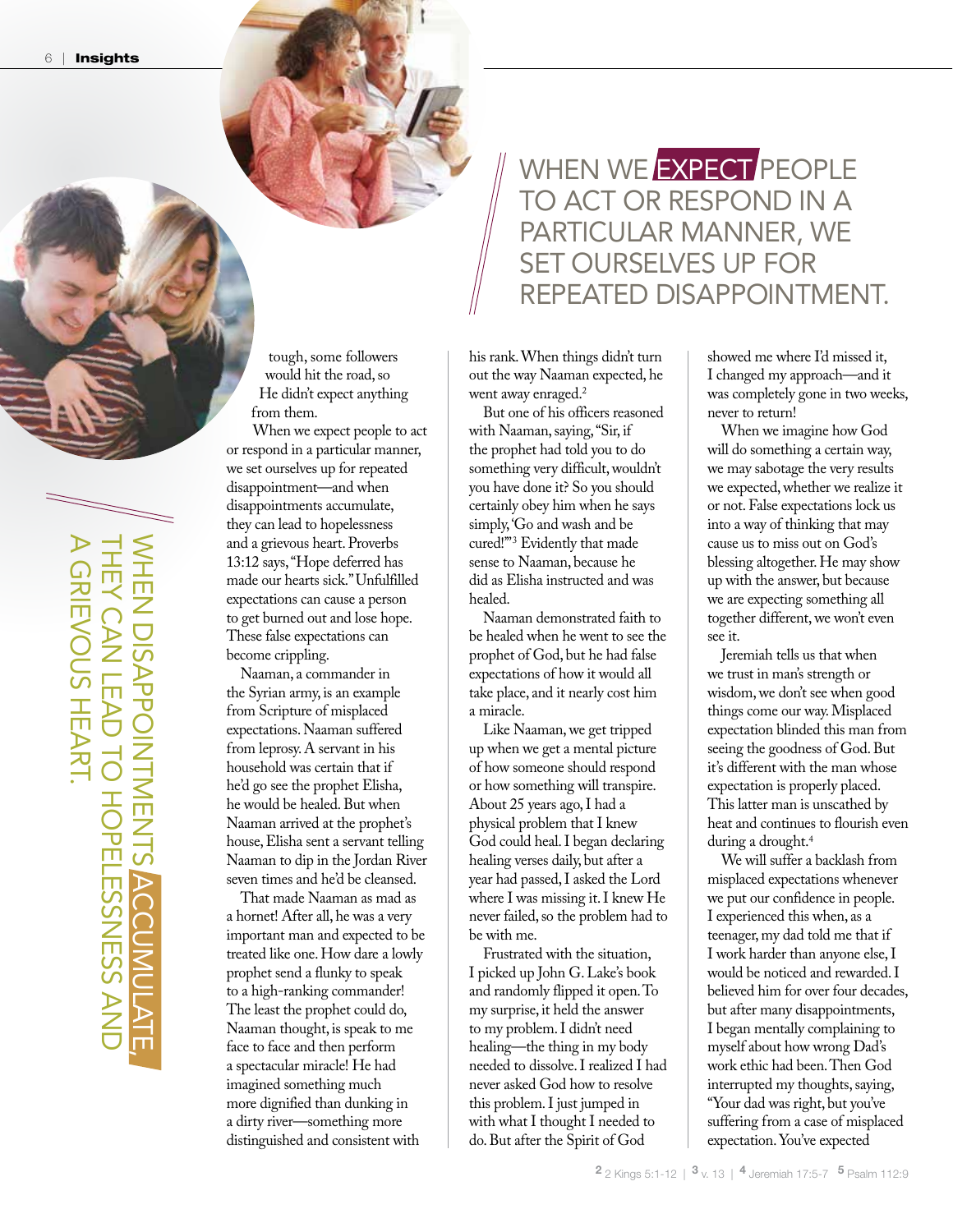Insights | 7

the person you worked for to reward you when you should have expected ME to repay you."

That put everything into perspective. False expectations will always result in disappointment.

We can also experience deep disappointment and hurt when we give our time, money, or support to people who don't reciprocate the way we expect. But we sabotage our return when we expect that person to repay us. On the other hand, when we expect God to repay our generosity, we will never be disappointed. He promised: "Their deeds will never be forgotten."5

Mordecai was a man who put his confidence in the proper place. After he'd exposed a plot to assassinate King Xerxes, the would-be assassins were executed; then the event was recorded in the king's history book. Much later, a man named Haman was promoted to the position of most powerful man in the empire, second only to the king, and the king commanded everyone to bow before Haman as an act of respect. But Mordecai refused to comply, and it so enraged Haman that punishing Mordecai wasn't enough—he engineered a plot to kill all Jews.

Then one night when the king suffered from insomnia, he got up and decided to read a book—a history book. (That's sure to put anyone to sleep!) It just so happened that the king read the story of Mordecai exposing the attempted assignation. Just about that time, Haman arrived for work, so the king asked him what he should do for a man who pleases the king.

Of course, Haman thought, Who would the king want to honor more than I? Wrong, Haman! After Haman spewed a number of lofty rewards, believing that he himself would reap them, the king said to Haman, "Excellent! Hurry and do just

**continued on back** 

*Destiny Held Hostage helped us* to recognize how Satan tries to bait us to get us upset and offended.

My women's group just completed a 10-week study using it.



Such a<br>Dowerful life changing book! Vikki unlocks some powerful<br>!truth

**IT'S TIME** 

**DESTINY.** 

— M. S. R.

Destiny Held Hostage is a wonderfully written book that is full of history, facts, advice and general life lessons.

I think everyone who reads it will take away something beneficial to them.

\$

*Destiny Held Hostage* (B25)

**15**<sup>99</sup>

I found myself in an uncomfortable situation. Instead of geting angry and throwing a fit, I stepped back, changed my approach and had a positive outcome to my problem.

— Jean Marcotte

e-book \$12.99 1-800-742-4050 DennisBurkeMinistries.org